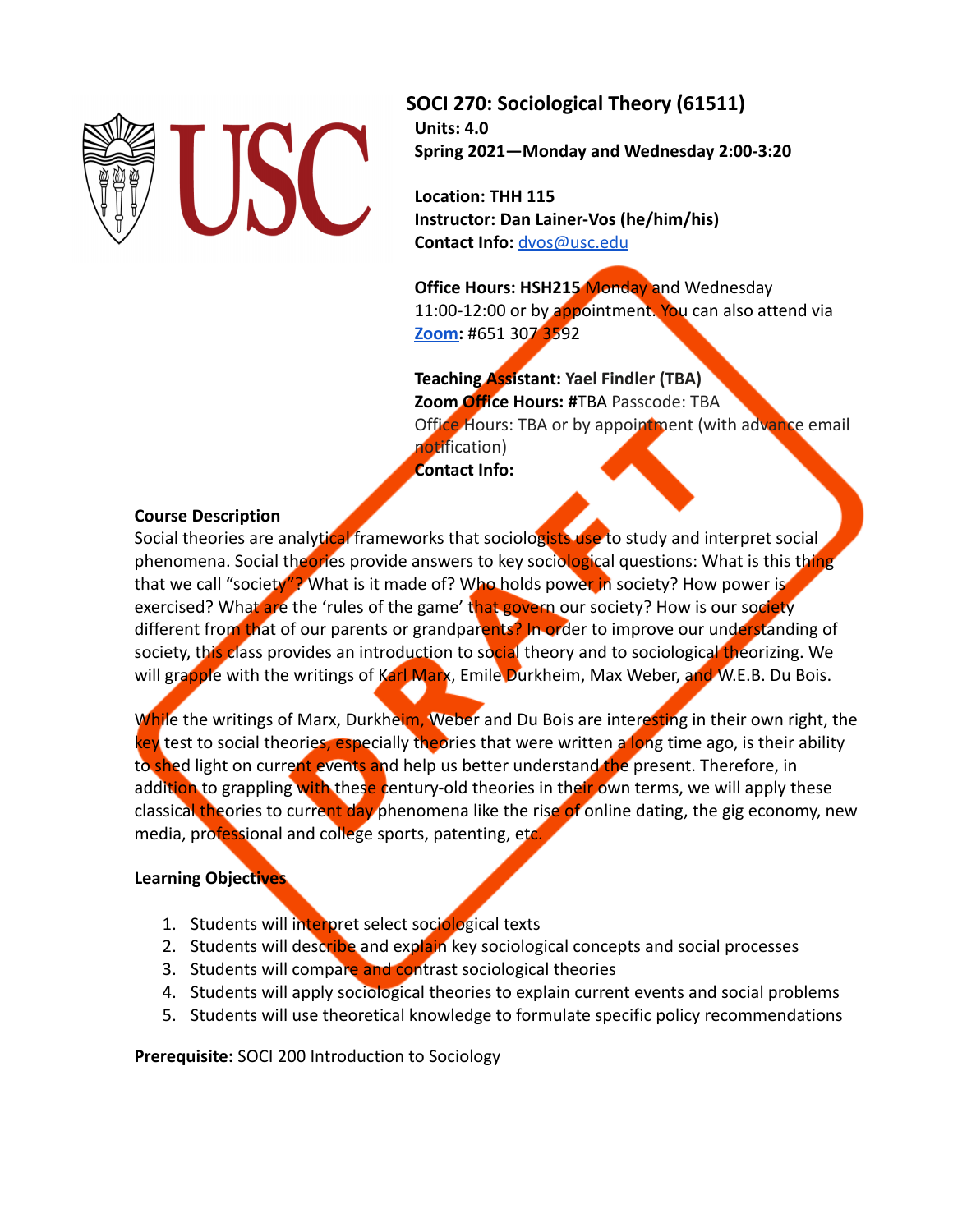### **Course Notes**

This course follows the "flipped classroom" model. In "traditional" instruction, students attend a lecture and apply the new knowledge alone when they complete homework. In a flipped course, students are introduced to new content in asynchronous activities (reading and taking short notes, for instance) before the class meeting, and apply the new knowledge during the live session. Completing the readings ahead of class is therefore critical. Otherwise, you will be completely lost during class meetings.

Weekly readings, with the exception of readings in required books, and related pre-class assignments are available in the content folder. The main assignments will be placed in the assignment folder. Lecture slides will be posted in the content folder as well. Please note that outlines are not a summary of the lecture! They are designed to help you understand the structure of the class and follow the argument. So make sure to take notes during lectures and discussions.

This class relies heavily on Blackboard for the administration of various assignments. You may not be familiar with some of these assignments (peer-review modules, for instance). If you experience difficulty posting or reading feedback to an assignment, please contact Dornsife IT Support at 213-740-5555 and choose option 2, [Text chat, and Blackboard 9](https://help.edusupportcenter.com/shplite/usc/home) [Support Portal,](https://help.edusupportcenter.com/shplite/usc/home) or send an email to blackboard@usc.edu.

# **Communication and technology policies:**

We want you to feel comfortable asking questions and continue and discuss course materials beyond the class. When you write us an email, indicate the course number and your full name in the subject line. Simple questions will be answered by email, but for more complex discussions students may be instructed to visit office hours. Emails regarding attendance should be addressed to your TA. We will respond to emails within 24 hours Monday-Friday, and on the Monday following a weekend or holiday break.

You are required to bring an internet-enabled device with browser capabilities, such as a cell phone or a laptop to class. During class time, you will use this device only to participate in activities guided by the instructor. The use of devices for other purposes is not permitted during class time unless you have special permission from the instructor. Students who require a laptop to complete in-class work can check one out through th[e](https://itservices.usc.edu/spaces/laptoploaner/) [Laptop Loaner Program](https://itservices.usc.edu/spaces/laptoploaner/)*.*

## **Course Requirements and Grading Breakdown**

Your grade for the class will be based on the following factors:

| <b>Assessment Tools (assignments)</b> | <b>Learning objectives</b>                                         | % of Grade |
|---------------------------------------|--------------------------------------------------------------------|------------|
| Reading and weekly pre-class<br>work  | Interpret texts; describe and explain key<br>concepts              | 10         |
| In-class work and attendance          | Interpret texts; describe and explain key<br>concepts; participate |            |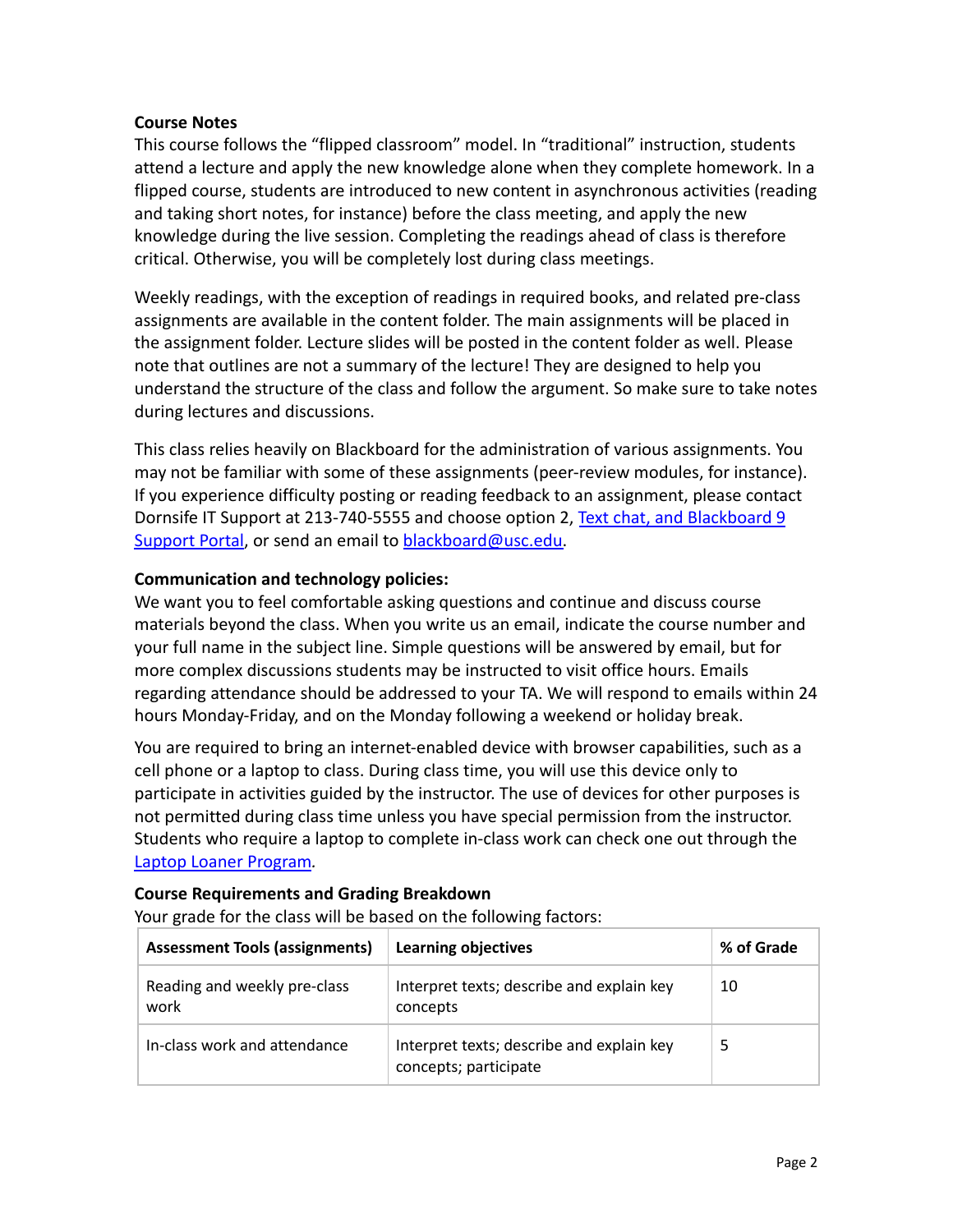| Three mini midterm essays | Apply theories to current events; formulate<br>policy recommendations | 20X3 |
|---------------------------|-----------------------------------------------------------------------|------|
| Final essay               | Apply theories to current events; compare<br>and contrast theories    | 25   |
| <b>TOTAL</b>              |                                                                       | 100  |

You must complete all course assignments (as described below). Failure to complete one of them will result in an F in the class.

Readings and pre-class work (10%): The readings for each week must be completed prior to the first lecture of the week. On occasion, I will email you short current newspaper articles that pertain to our discussion and you should read those as well. Weekly readings will be accompanied by mini-assignment that must be completed prior to the first lecture of the week. Knowing that you are busy, I allow up to **three** missed or late pre-class work assignments. If you fail to submit more than three pre-class assignments, your grade will be negatively affected.

In-class work (5%): You are required to come to class regularly, having completed the readings and ready to participate. We will use Qwickly attendance to record attendance. At the beginning of class, please sign in through Qwickly (signing in will be possible during the first 10 minutes of the class). If you have difficulty signing in, please be patient and wait until the end of the class to address the problem directly with me.

In addition, during class, you will be asked to complete some in-class work products individually or in teams. These may include short quizzes, one-minute essays, concept maps, etc. For teamwork, all members will receive the same grade for the grade product. In-class work may be assigned at any point during the class; students who miss the assignment due to arriving late or leaving early will not have an opportunity to make up the work. Knowing that you are busy, I allow up to **five** unexcused absences. If you miss more than five assignments, your grade will be negatively affected.

Three mini-midterm essays (3X20%): At the conclusion of each part of the class, you will write a short mini-midterm essay. Each mini-midterm will ask you to address a theoretical question and apply sociological theory to current day events or social problems and critically evaluate the merits and shortcomings of different theories. Analyzing current social problems using different theoretical lenses will give you a concrete sense of why theory matters.

Final essay (25%): The final essay will ask you to bring together the mini-midterms you explored previously, revise your interpretations, and critically compare different theories.

Office hours: The materials and concepts covered in this course are abstract and difficult to grasp. At times, you will probably feel lost and that is normal and expected. When that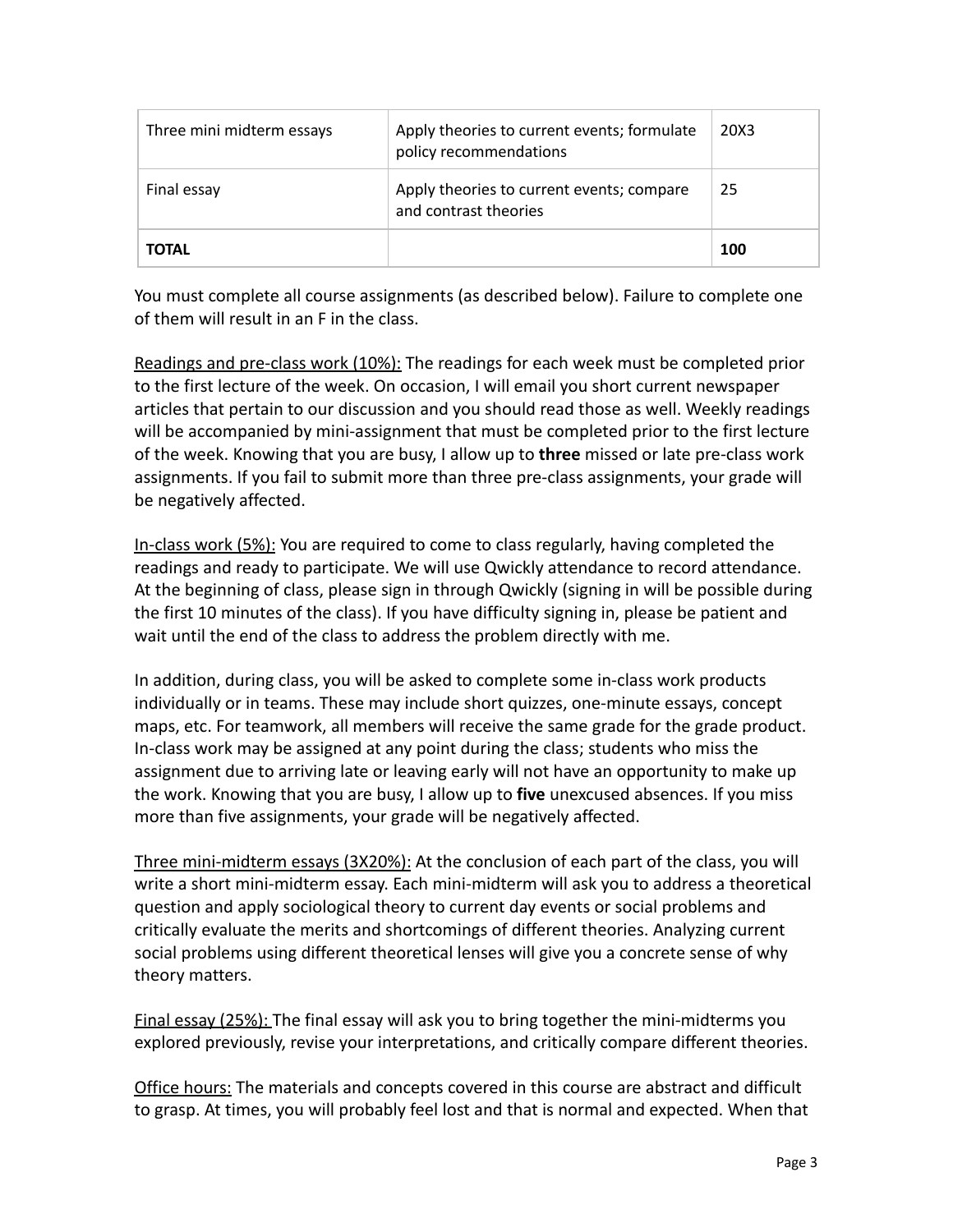happens, you should take advantage of our office hours to flesh out matters and make sure that you are on the right track. If you cannot attend the scheduled office hours, please email us and we will find a time that will work for you.

# **Grading scale:**

Course final grades will be determined using the following scale

A 94-100 A- 90-94 B+ 87-90 B 84-87 B- 80-84 C+ 77-80 C 74-77 C- 70-74 D+ 67-70 D 64-67 D- 60-64 F 0-60

## **Assignment Submission Policy**

Coursework should be submitted via blackboard on time but I realize that you are busy and, when possible, I will try to be flexible. Late submissions will incur a 10% penalty 48 hours after the due date and an additional 5% penalty each day afterward.

## **Grading Timeline**

We will make an effort to provide feedback within a week from the due date of assignments. You are responsible for viewing our comments on your assignments and notifying the instructor within two weeks if you think a score is missing or inaccurate. If you fail to notify the instructor of any discrepancy, missing score, or contest a score within this timeframe, later challenges will not be considered.

### **Readings**

There are two required and one recommended books for the course:

- 1) Tucker, Robert C. 1972. *The Marx-Engles Reader.* New York: Norton.
- 2) Weber, Max. 1992. *The Protestant Ethic and the Spirit of Capitalism.* New York: Routledge.

Recommended book: Giddens, Anthony. 1971. *Capitalism and Modern Social Theory.* Cambridge: Cambridge University Press.

All books are available in the bookstore but you can probably get cheaper copies online. When you shop online, you'll see multiple versions. All of them are fine as long as they use the same translators. Readings that are not part of these books are marked in the syllabus with an asterisk and are available on Blackboard.

**Course Schedule and Readings: A Weekly Breakdown**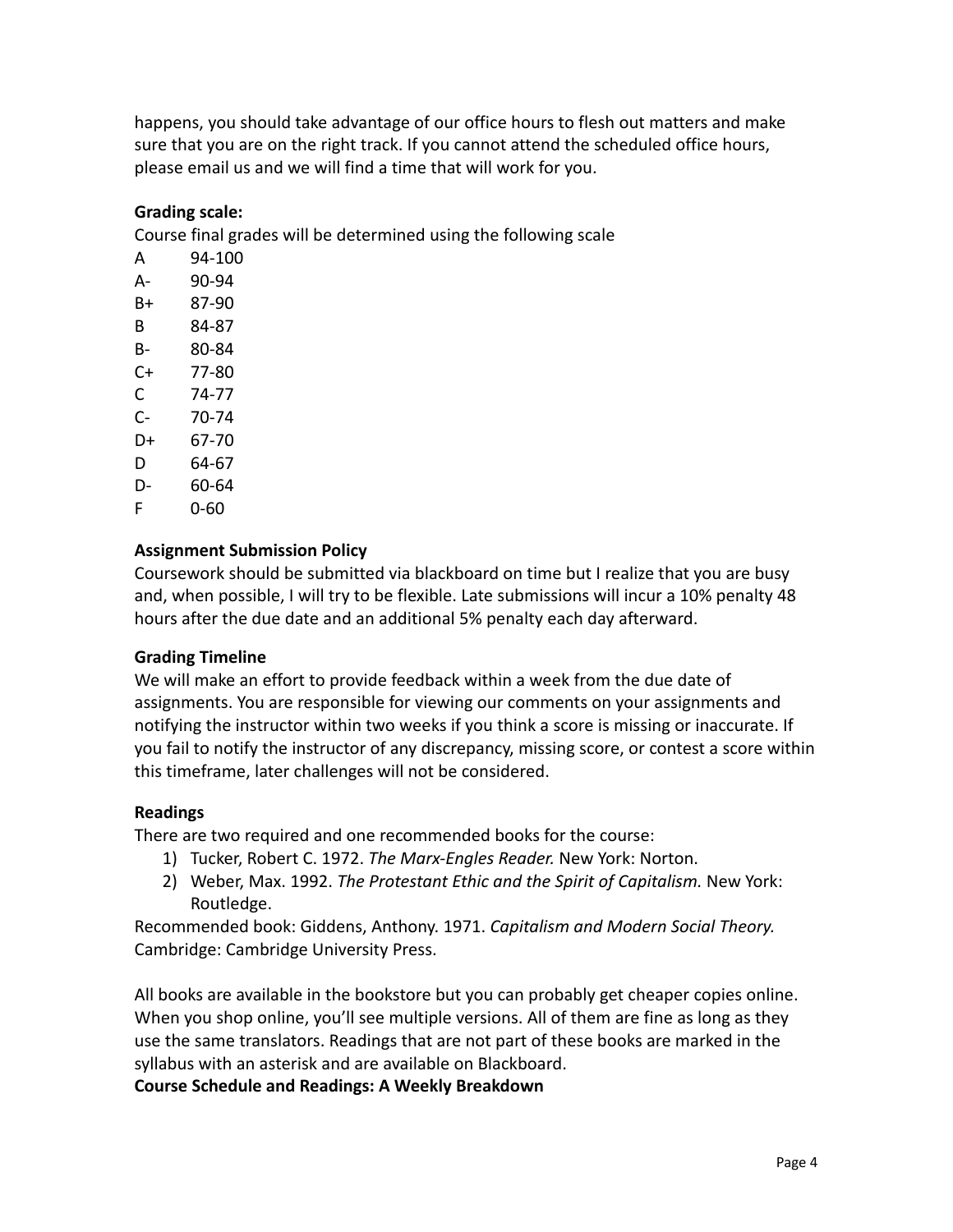| <b>Date</b>                                                                                                              | <b>Topics and activities</b>                                                                                                            | <b>Readings and preparation</b>                                                                                                                                                                                                                                                                                                                                                                                     | <b>Assignment schedule</b>                                                                                     |
|--------------------------------------------------------------------------------------------------------------------------|-----------------------------------------------------------------------------------------------------------------------------------------|---------------------------------------------------------------------------------------------------------------------------------------------------------------------------------------------------------------------------------------------------------------------------------------------------------------------------------------------------------------------------------------------------------------------|----------------------------------------------------------------------------------------------------------------|
|                                                                                                                          | Part I: Emancipatory Theory: Karl Marx, Friedrich Engles, and Marxist Feminism                                                          |                                                                                                                                                                                                                                                                                                                                                                                                                     |                                                                                                                |
| Week 1: August 23,<br>25                                                                                                 | <b>What is Theory? Who Needs</b><br>Theory? and The Materialist<br>Conception of History.<br>exercise                                   | 1) "Preface to A Contribution to the Critique<br>of Political Economy", The Marx-Engels<br>Reader, pp. 3-6.<br>Activity: Mode of Production 2) "Contribution to the critique of Hegel's<br>Philosophy of Right: Introduction", The<br>Marx-Engels Reader, pp. 53-65.<br>3) "The German Ideology," The Marx-Engels<br>Reader, pp.147-163, from the paragraph<br>beginning with "The premises from which<br>we begin" | *Pre-class: Identify an<br>observation or a<br>phenomenon of interest?<br>Name it.                             |
| Week 2: August 30,<br>September 1                                                                                        | The Theory of Alienation<br>Activity: case studies of<br>alienation.                                                                    | 1) Economic and Philosophical Manuscripts of<br>1844, "Estranged labour," The Marx-Engels<br>Reader, pp.70-81.<br>2) "The Meaning of Human Requirements,"<br>The Marx-Engels Reader pp.93-105.<br>3) "Alienation and Social Classes", The<br>Marx-Engels Reader, pp.133-135.                                                                                                                                        | Pre-class: The gig<br>economy mode of<br>production quiz                                                       |
| (labor Day, no class) Activity: calculating<br>September 8 (Rosh<br>HaShana, no class),<br>September 10 make<br>up class | Week 3: September 6The Theory of Exploitation<br>exploitation rates                                                                     | 1) "Wage Labour and Capital," The<br>Marx-Engels Reader, pp.203-217.<br>2) The German Ideology, The Marx-Engels<br>Reader, pp.176-186.<br>3) Capital Vol. 1, "The labour-process and the<br>process of producing surplus-value," pp.<br>344-367.                                                                                                                                                                    | Pre-class: Uber alienation<br>quiz                                                                             |
| Week 4: September<br>13, 15                                                                                              | <b>Contradictions and</b><br><b>Revolutions: From</b><br><b>Feudalism to Capitalism and</b><br>then what?<br>Activity: Playing monopoly | 1) Capital Vol.1, "The so-called Primitive<br>Accumulation," Marx-Engels Reader,<br>pp.431-438.<br>2) The Communist Manifesto, The<br>Marx-Engels Reader, pp.473-483<br>3) Capital Vol.3, "Classes", The Marx-Engels<br>Reader, pp.441-442.                                                                                                                                                                         | Pre-class: Write an email<br>to Tim Cook, the CEO of<br>Apple explaining why<br>they exploit their<br>workers. |
| Week 5: September<br>20, 22                                                                                              | <b>Marxism and Feminism</b><br><b>Activity: TBA</b>                                                                                     | 1) Heidi Hartmann, 1981"The unhappy<br>marriage of Marxism and Feminism," Pp.<br>1-42 in Women and the Revolution: a<br>Discussion of the Unhappy Marriage of<br>Marxism and Feminism, edited by Lydia<br>Sargent. Boston: South End Press.                                                                                                                                                                         | Pre-class: Play California<br><b>Budget surplus game</b>                                                       |
| Part II: Theory from the Margins: W.E.B. Du Bois and                                                                     |                                                                                                                                         |                                                                                                                                                                                                                                                                                                                                                                                                                     |                                                                                                                |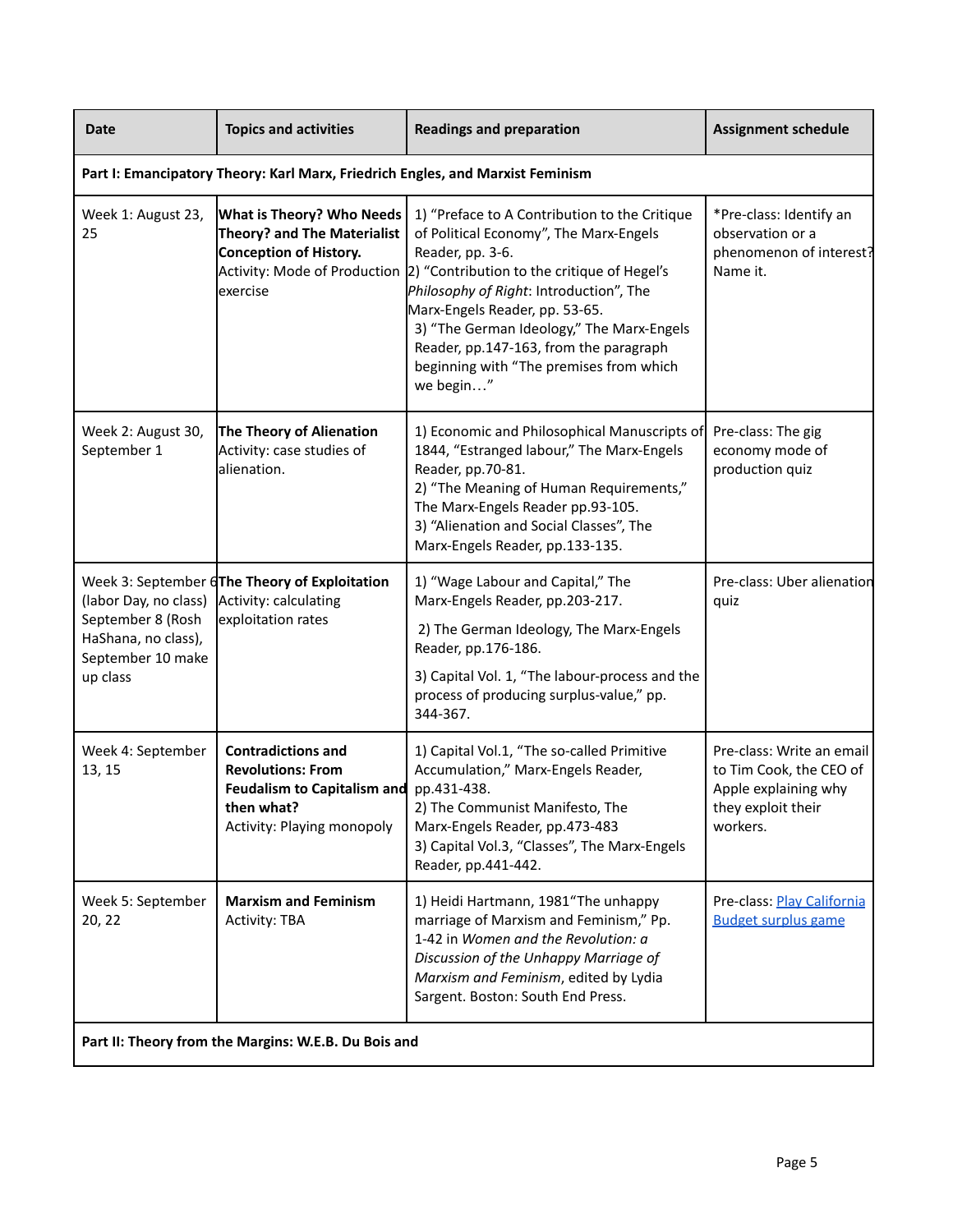| Week 6: September<br>27, 29                         | <b>Critique of Racialized</b><br><b>Modernity: Double</b><br><b>Consciousness</b><br><b>Activity: TBA</b>                                                              | 1) Du Bois. 1903. "Of Our Spiritual Strivings,"<br>Pp. 7-14 in The Souls of Black Folk. New York:<br>Bantam Books.<br>2) Du Bois. 1920. "The Souls of White Folk,"<br>Pp. 44-58 in Darkwater: Voices From Within<br>the Veil.                                        |                                                                           |  |
|-----------------------------------------------------|------------------------------------------------------------------------------------------------------------------------------------------------------------------------|----------------------------------------------------------------------------------------------------------------------------------------------------------------------------------------------------------------------------------------------------------------------|---------------------------------------------------------------------------|--|
| Week 7: October 4,<br>6                             | <b>Critique of Racialized</b><br><b>Modernity: Slavery, Class</b><br><b>Struggle, Capitalism</b><br><b>Activity: TBA</b><br>Recommended listening:<br>NYT 1619 Podcast | 1) Du Bois. 1935. Black Reconstruction in<br>America, 1860-1880. (pp. 3-54) The Racial<br>Division of Labor<br>2) Du Bois. 1935. Black Reconstruction in<br>America, 1860-1880. (pp. 55-70, 121-6, 670-5,<br>694-708) Rethinking Class Struggle                      | <b>Submit the third</b><br>midterm                                        |  |
| Week 8: October<br>11, 13                           | Race today                                                                                                                                                             | 1) Wilson. 1978. "The Declining Significance<br>of Race." Society 56-62.<br>2) Coates, Ta-Nehishi. 2014. "The Case for<br>Reparations." The Atlantic Magazine                                                                                                        |                                                                           |  |
|                                                     |                                                                                                                                                                        |                                                                                                                                                                                                                                                                      |                                                                           |  |
|                                                     | Part III: Positivist Theory: Emile Durkheim and Erving Goffman                                                                                                         |                                                                                                                                                                                                                                                                      |                                                                           |  |
| Week 9: October 18,<br>20                           | The study of Social Facts<br>and the Division of Labor in<br><b>Society</b><br>Activity: Sorting things into<br>categories (social,<br>psychological, economic)        | 1) "What is a Social Fact", pp. 35-38, 50-59<br>in The Rules of Sociological Method.*<br>2) Selection from "The Division of Labor in<br>Society", pp. 14-37 in Social Theory<br>Re-wired." Edited by Wesley Longhofer and<br>Daniel Winchester. Routledge: New York. | <b>Submit the first midterm</b>                                           |  |
| 27                                                  | Week 10: October 25 Religion and Collective<br><b>Representations</b><br>Activity: sorting sacred and<br>profane objects                                               | 1) "Definition of Religion," pp 21-43,*<br>2) "Origins of these beliefs," pp. 207-241.*<br>3) "Conclusions," pp. 418-448<br>All in The Elementary Forms of Religious Life.*                                                                                          | *Pre-class: Thinking with<br>analogies and metaphors<br>on an observation |  |
| Week 11: November<br>1, 3                           | The Self as a Sacred Object<br>Activity: fieldwork<br>interpretation of niceties                                                                                       | 1) "Individualism and the intellectuals" pp.<br>43-57 in Emile Durkheim on Morality and<br>Society.*<br>2) Erving Goffman, "Supportive Interchange,"<br>pp. 62-94 in Relations in Public.*                                                                           |                                                                           |  |
| Part III: Critical Theory: Max Weber and Eva Illouz |                                                                                                                                                                        |                                                                                                                                                                                                                                                                      |                                                                           |  |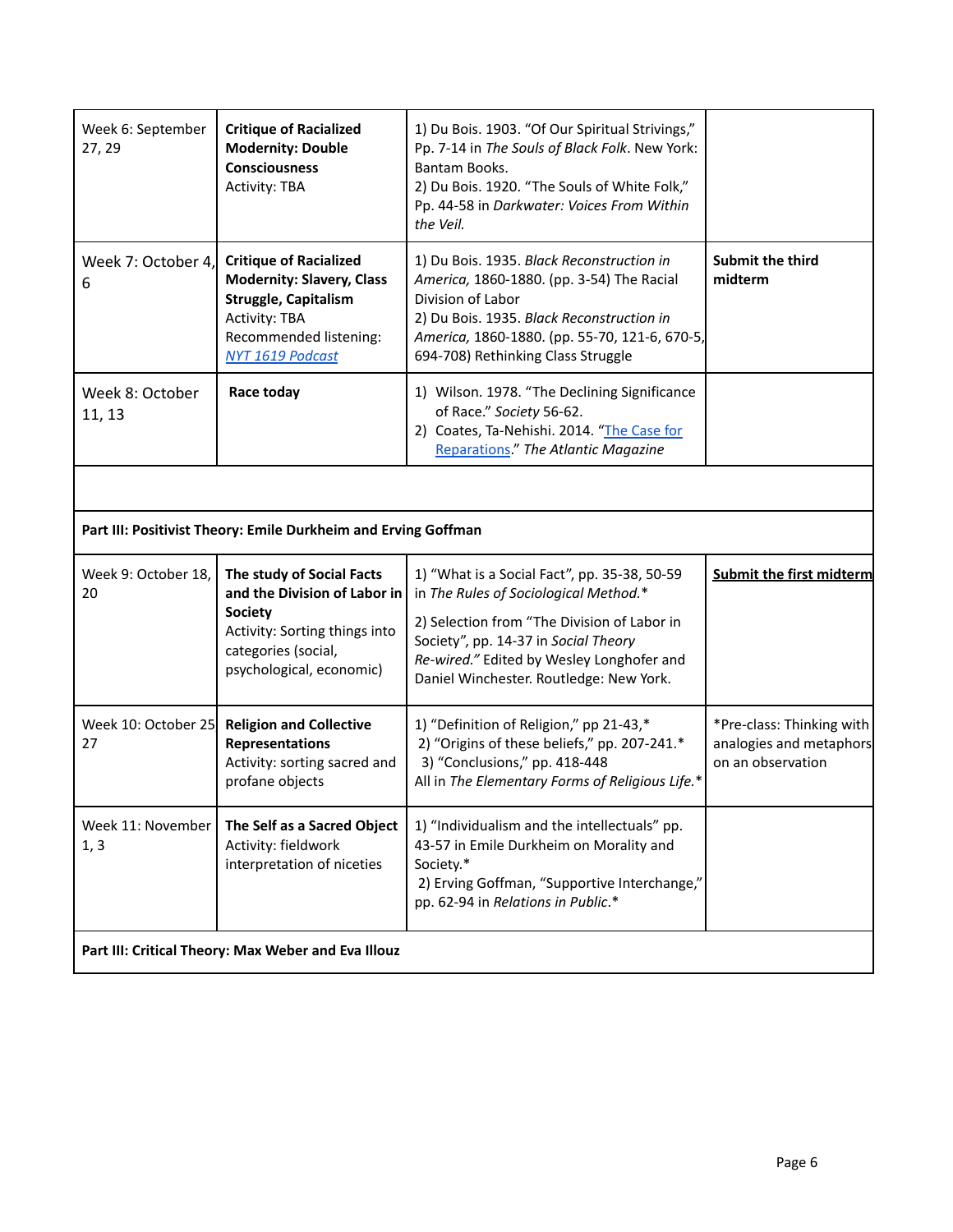| Week 12: November<br>8, 10                           | The Interpretation of Social<br>Action and the rise of<br>capitalism<br>Activity: decoding the<br>Beekman family portraits        | 1) "The definition of sociology and of social<br>action" pp. 4-26 (selection) in Economy and<br>Society Vol. 1.*<br>2) "The problem, pp. pp.3-7;<br>3) "The spirit of capitalism," pp. 13-28 (until<br>"the spirit of capitalism"); 35 (from "Now, how<br>could")-38<br>4) "Asceticism and the spirit of capitalism",<br>pp. 115 (from "This worldly")-125,<br>All in The Protestant Ethic and the Spirit of<br>Capitalism.                                                                                                                                                                                                       | <b>Submit the second</b><br>midterm |
|------------------------------------------------------|-----------------------------------------------------------------------------------------------------------------------------------|-----------------------------------------------------------------------------------------------------------------------------------------------------------------------------------------------------------------------------------------------------------------------------------------------------------------------------------------------------------------------------------------------------------------------------------------------------------------------------------------------------------------------------------------------------------------------------------------------------------------------------------|-------------------------------------|
| Week 13: November<br>15, 17                          | Weber's theory of<br><b>Domination</b><br>Activity: what type of<br>domination is this?<br>Gameshow; concept map of<br>domination | 1) "The types of legitimate domination," pp.<br>212-216, in Economy and Society.*<br>2) "Legal authority with a bureaucratic<br>administrative staff", 217-221 (until "these<br>fields"), in Economy and Society.*<br>3) "Traditional authority", 226-231, in<br><b>Economy and Society.*</b><br>4) "Charismatic authority", pp. 241-245, in<br>Economy and Society.*<br>5) "The routinization of charisma", pp.<br>246-249 (until a number of typical forms); 251<br>(from "For charisma to be transformed)-254,<br>in Economy and Society.<br>6) "Legal rule with bureaucratic administrative<br>staff" in Economy and Society. | *Pre-class:                         |
| Week 13: November<br>22, 24 (Thankging, no<br>class) | <b>Bureaucracy and the iron</b><br>cage                                                                                           | 1) "Bureaucracy," pp. 196-204 (until "such<br>certificate"), 214 (from "The decisive<br>reason")-216 (until "special virtue"), 224 (from<br>"In spite")-226 (until "in fact and in form";<br>228-230 (until "rationalized structure"), in<br>From Max Weber.*                                                                                                                                                                                                                                                                                                                                                                     |                                     |
| Week 14: November<br>29, December 1                  | <b>Rationalization of Love</b>                                                                                                    | 1) Illouz, Eva. 2010. "Love and its discontents:<br>irony, reason, romance," The Hedgehog<br>Review, 12(1): 17-32.*                                                                                                                                                                                                                                                                                                                                                                                                                                                                                                               | *Pre-class:                         |
| December 10                                          |                                                                                                                                   |                                                                                                                                                                                                                                                                                                                                                                                                                                                                                                                                                                                                                                   | <b>Submit Final paper</b>           |

# **Statement on Academic Conduct and Support Systems**

#### **Academic Conduct:**

Plagiarism – presenting someone else's ideas as your own, either verbatim or recast in your own words – is a serious academic offense with serious consequences. Please familiarize yourself with the discussion of plagiarism in SCampus in Part B, Section 11, "Behavior Violating University Standards"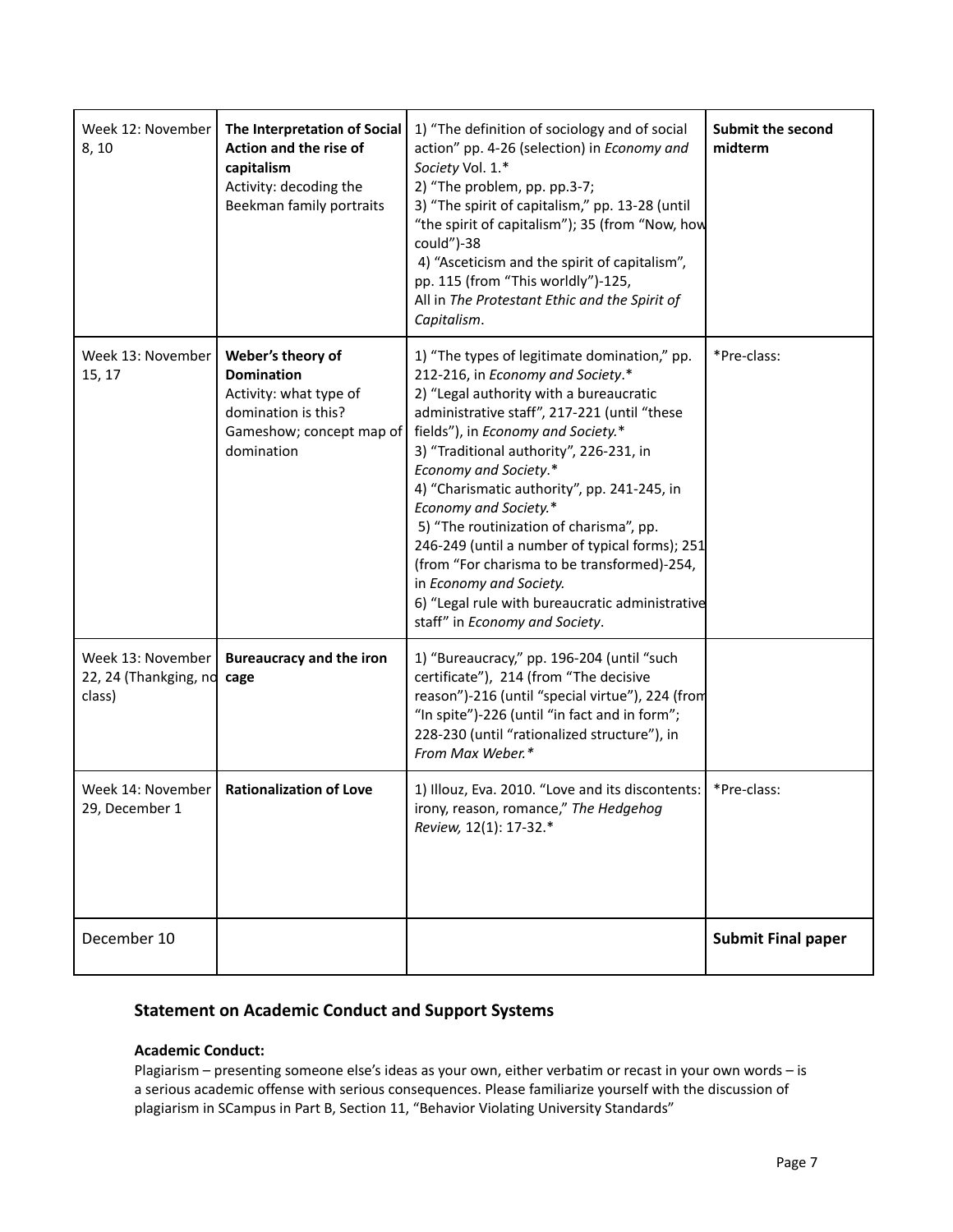[policy.usc.edu/scampus-part-b](https://policy.usc.edu/scampus-part-b/). Other forms of academic dishonesty are equally unacceptable. See additional information in SCampus and university policies on scientific misconduct, [policy.usc.edu/scientific-misconduct.](http://policy.usc.edu/scientific-misconduct)

#### **Support Systems:**

*Counseling and Mental Health - (213) 740-9355 – 24/7 on-call* [studenthealth.usc.edu/counseling](https://studenthealth.usc.edu/counseling/)

Free and confidential mental health treatment for students, including short-term psychotherapy, group [co](https://engemannshc.usc.edu/counseling/)unseling, stress fitness workshops, and crisis intervention.

*National Suicide Prevention Lifeline - 1 (800) 273-8255 – 24/7 on-call* [suicidepreventionlifeline.org](http://www.suicidepreventionlifeline.org/)

Free and confidential emotional support to people in suicidal crisis or emotional distress 24 hours a day, 7 [da](http://www.suicidepreventionlifeline.org/)ys a week.

*Relationship and Sexual Violence Prevention Services (RSVP) - (213) 740-9355(WELL), press "0" after hours – 24/7 on-call*

[studenthealth.usc.edu/sexual-assault](https://studenthealth.usc.edu/sexual-assault/)

Free and confidential therapy services, workshops, and training for situations related to gender-based harm[.](https://engemannshc.usc.edu/rsvp/)

### *Office of Equity and Diversity (OED) - (213) 740-5086 | Title IX – (213) 821-8298* [equity.usc.edu](https://equity.usc.edu/), [titleix.usc.edu](http://titleix.usc.edu)

Information about how to get help or help someone affected by harassment or discrimination, rights of protected classes, reporting options, and additional resources for students, faculty, staff, visitors, and applicants.

#### *Reporting Incidents of Bias or Harassment - (213) 740-5086 or (213) 821-8298* [usc-advocate.symplicity.com/care\\_report](https://usc-advocate.symplicity.com/care_report/)

Avenue to report incidents of bias, hate crimes, and microaggressions to t[he](https://studentaffairs.usc.edu/bias-assessment-response-support/) Office of Equity and Diversity |Title IX for appropriate investigation, supportive measures, and response.

#### *The Office of Disability Services and Programs - (213) 740-0776*

#### [dsp.usc.edu](http://dsp.usc.edu/)

Support and accommodations for students with disabilities. Services include assistance in providing readers/notetakers/interpreters, special accommodations for test-taking needs, assistance with architectural barriers, assistive technology, and support for individual needs.

#### *USC Campus Support and Intervention - (213) 821-4710*

[campussupport.usc.edu](https://campussupport.usc.edu/)

Assists students and families in resolving complex personal, financial, and academic issues adversely affecting their success as a student.

#### *Diversity at USC - (213) 740-2101*

#### [diversity.usc.edu](https://diversity.usc.edu/)

Information on events, programs and training, the Provost's Diversity and Inclusion Council, Diversity Liaisons for each academic school, chronology, participation, and various resources for students.

*USC Emergency - UPC: (213) 740-4321, HSC: (323) 442-1000 – 24/7 on-call* [dps.usc.edu,](http://dps.usc.edu/) [emergency.usc.edu](http://emergency.usc.edu/)

Emergency assistance and avenue to report a crime. Latest updates regarding safety, including ways in which instruction will be continued if an officially declared emergency makes travel to campus infeasible.

*USC Department of Public Safety - UPC: (213) 740-6000, HSC: (323) 442-120 – 24/7 on call*